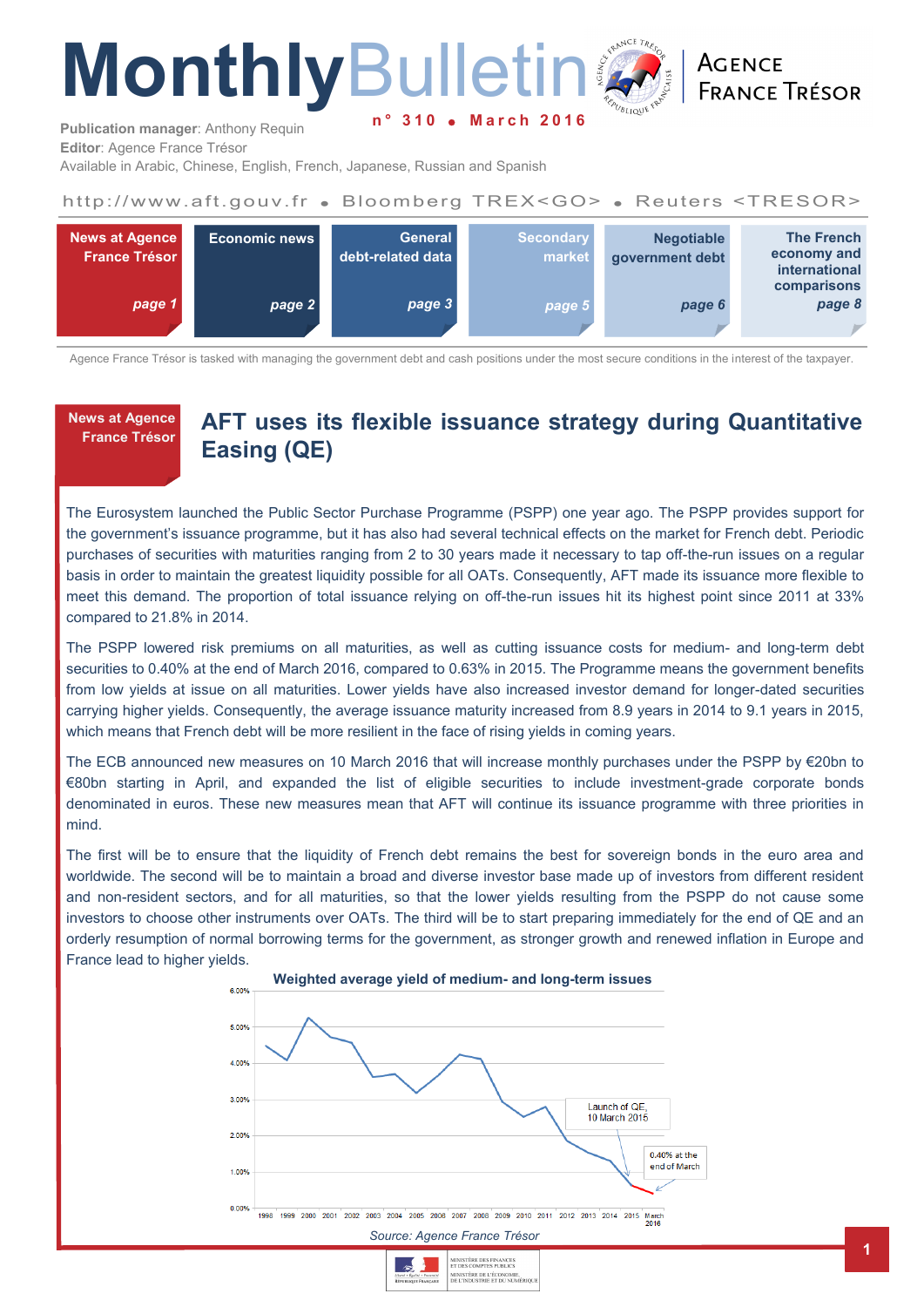# **Economic news Assessing the €QE2 impact**

**Michael Leister, CFA – Head of Interest Rate Strategy - Commerzbank** 

Sovereign bond investors are showing only muted enthusiasm for the ECB's latest easing measures so far. Although spreads vs. German Bunds are lower than before the meeting, they remain around the levels observable at the start of the year.

In line with other segments, the disillusionment regarding further cuts of the deposit rate overshadows the scope of the ECB's latest package and renewed focus on non-standard policy measures. The already prevailing €QE-fatigue has likely compounded this as the Public Sector Purchase Programme (PSPP) has been pushing domestic private investors to the sidelines so far, rather than into higher yielding assets as intended by the ECB (the so called portfolio channel of QE).

However, markets seem to underestimate the scope and magnitude of the new ECB measures and the corresponding spread tightening pressure. For one, the €20bn increase in monthly €QE purchase volumes from April onwards is significant. We estimate that monthly ECB and agency purchases will increase by €16bn to a total of €60bn per month with the newly added corporate bonds only making up some €3-5bn towards the end of Q2. This implies that the ECB will buy 80% of monthly gross sovereign bond issuance going forward. Moreover, upon projected termination of the programme in March 2017 the ECB will hold more than 20% of outstanding € sovereign bonds.

Combined with falling sovereign issuance volumes following the usual front-loading in the first quarter, €QEadjusted net supply will be deeply negative in Q2: PSPP purchases, coupons and redemptions will exceed projected issuance by c. €165bn - equaling more than four times the (negative) €QE-adjusted net flow observable during the first quarter. OATs should also benefit noticeably from the improving cash flow profile, as we project €QE-adjusted net supply to fall €35bn vs. Q1 (see chart). Moreover, the purchases for the ECB's new Corporate Sector Purchase Programme (CSPP) will start only "towards the end of the second quarter" and government bonds will likely be the key instrument to fill the interim gap. The resulting front-loading will thus further boost the negative net flows during Q2.

At the same time, the ECB will increasingly have/to buy from domestic investors as foreign investors - the largest seller to the PSPP so far – pressure to liquidate official fx reserves eases, as already indicated by latest Chinese official fx reserve data.

We therefore expect a strong performance of  $\epsilon$ sovereign spreads vs. Bunds in the second quarter, also as a stable and very negative rate environment should ultimately unclog the portfolio channel and push investors up the credit curve.



*Source: ECB, AFT, Commerzbank Research*

**NB: this Agence France Trésor forum offers economists an opportunity to express their personal opinion. Thus, the above article strictly reflects the author's view, and should not be construed as expressing the viewpoints of Agence France Trésor or the Ministry of the Economy and Finance.**

# **OATs to benefit from improving net net flows in Q2** Expected gross OAT supply – (redemptions + coupons +

PSPP purchases), in €bn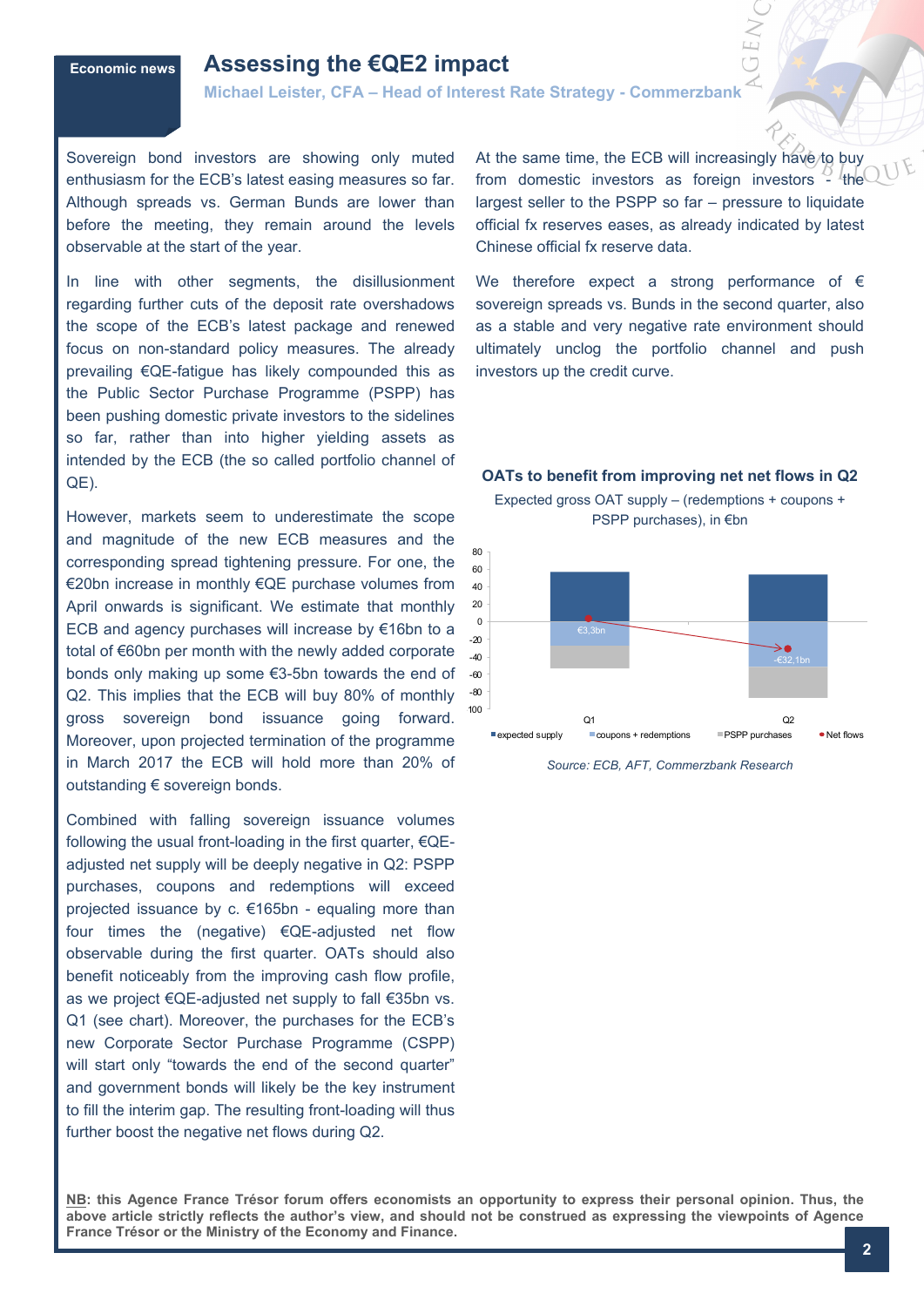

#### **Indicative auction schedule**

|                   |                 |    | Short-term                                                                                                      |    |         | Medium-term | Long-term | Index-linked |
|-------------------|-----------------|----|-----------------------------------------------------------------------------------------------------------------|----|---------|-------------|-----------|--------------|
| <b>April 2016</b> | auction date    | 11 | 18                                                                                                              | 25 |         | 21          |           | 21           |
|                   | settlement date | 13 | 20                                                                                                              | 27 |         | 25          | 11        | 25           |
| <b>May 2016</b>   | auction date    | 9  | 17                                                                                                              | 23 | 30      | 19          |           | 19           |
|                   | settlement date | 11 | 19                                                                                                              | 25 | 01 June | 23          |           | 23           |
|                   |                 |    | the contract of the contract of the contract of the contract of the contract of the contract of the contract of |    | .       | .           |           |              |

*anticipated or delayed auctions (bank holidays, etc.)*

*Source: Agence France Trésor*



#### **Medium- and long-term: securities issued during the year and total issuance at 29 February 2016**



*Source: Agence France Trésor*

| <b>Issuance net of buybacks at 29 February 2016</b><br>In $\epsilon$ billion | Medium- and long-term: provisional maturity schedule<br>at 29 February 2016 |        |                   |  |  |
|------------------------------------------------------------------------------|-----------------------------------------------------------------------------|--------|-------------------|--|--|
|                                                                              | In $\notin$ billion                                                         |        |                   |  |  |
|                                                                              | <b>Month</b>                                                                | Coupon | <b>Redemption</b> |  |  |
|                                                                              | Mar-16                                                                      | 0.0    |                   |  |  |
|                                                                              | Apr-16                                                                      | 16.0   | 29.7              |  |  |
|                                                                              | May-16                                                                      | 3.4    |                   |  |  |
|                                                                              | $Jun-16$                                                                    |        |                   |  |  |
|                                                                              | Jul-16                                                                      | 3.7    | 32.2              |  |  |
|                                                                              | Aug-16                                                                      |        |                   |  |  |
| 80                                                                           | Sep-16                                                                      |        |                   |  |  |
|                                                                              | $Oct-16$                                                                    | 15.8   | 26.2              |  |  |
| 40                                                                           | Nov-16                                                                      | 1.2    | 11.4              |  |  |
| 41.1<br>20                                                                   | Dec-16                                                                      |        |                   |  |  |
| 21.1                                                                         | $Jan-17$                                                                    |        |                   |  |  |
| $\Omega$<br>Jan. Feb. Mar. Apr. May June July Aug. Sept. Oct. Nov. Dec.      | Feb-17                                                                      | 0.4    | 23.9              |  |  |
| Source: Agence France Trésor                                                 | Source: Agence France Trésor                                                |        |                   |  |  |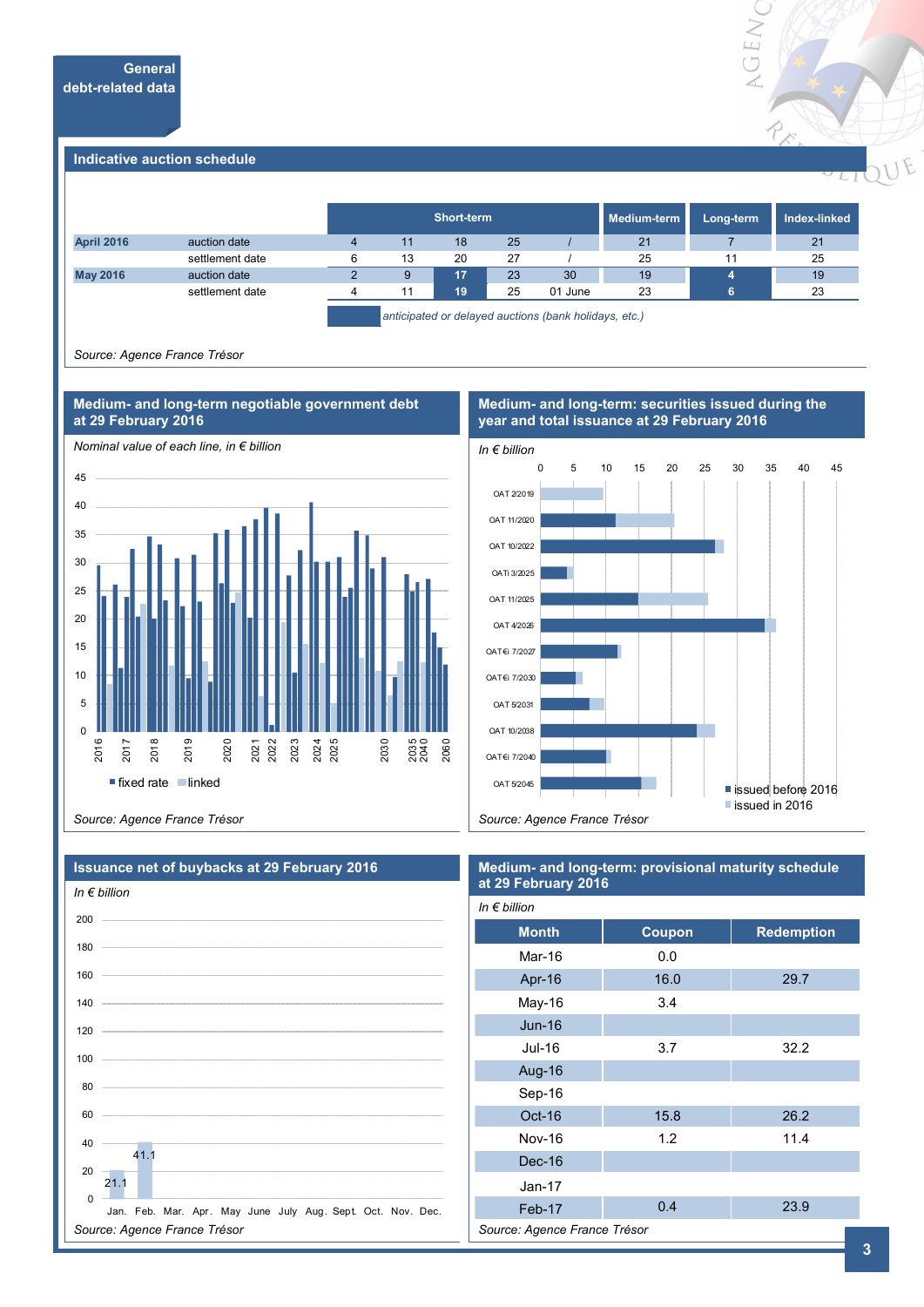



*Source: reporting by primary dealers in government securities, excluding flows arising from the Eurosystem public sector purchase programme.* 

**Total stripping and reconstitution** 



*Source: Euroclear*





**Average daily volume of medium- and long-term** 

VGEN

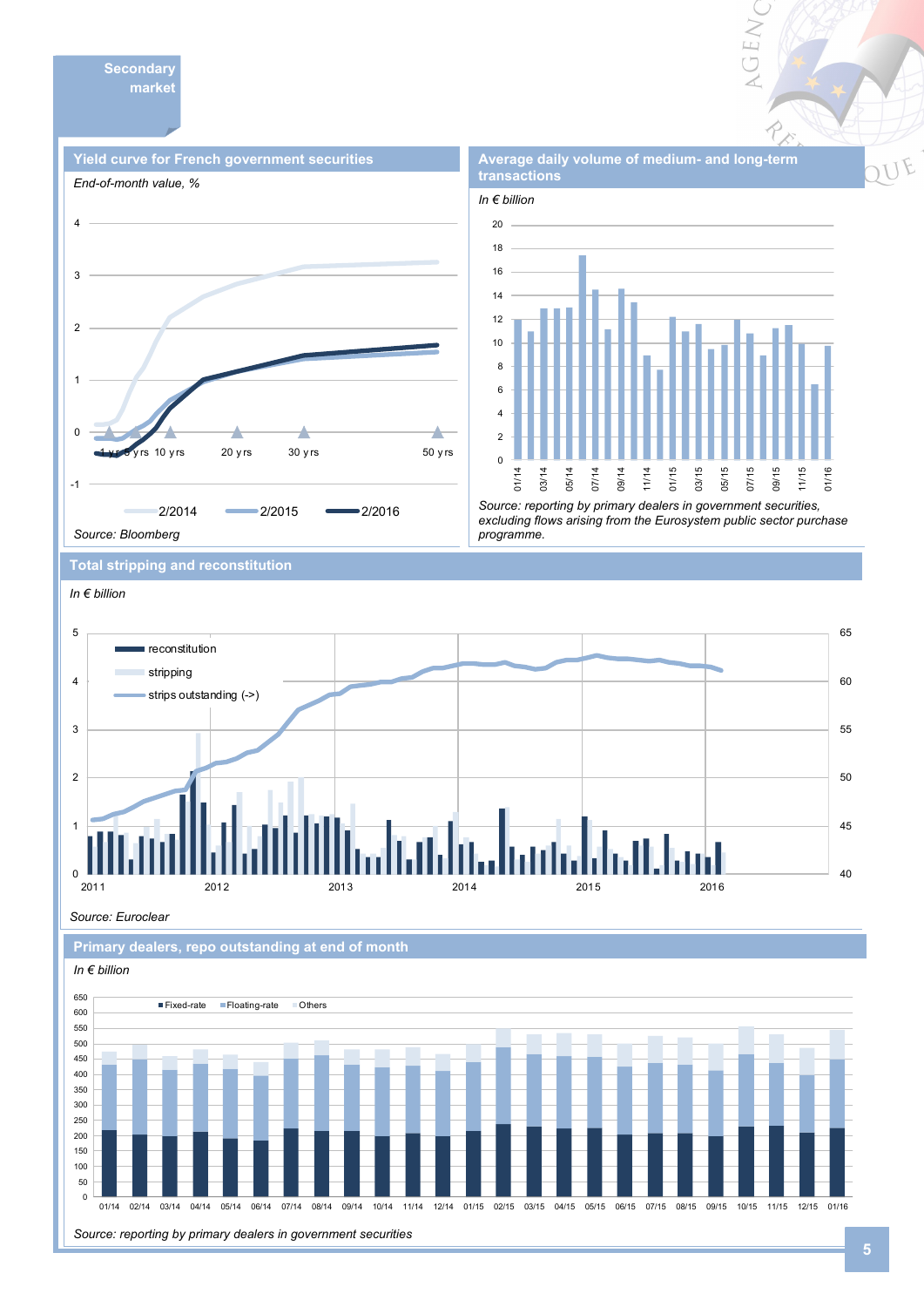#### **Non-resident holders of negotiable government debt in fourth quarter of 2015**





OEN



*(\*) figures revised quarterly (\*\*) figures revised annually* 

*Source: Banque de France*

#### **Negotiable government debt at 29 February 2016**

*In euros*

| Total medium- and long-term debt | 1,439,804,781,288    |
|----------------------------------|----------------------|
| Total stripping activity         | 61,250,989,100       |
| Average maturity                 | 7 years and 325 days |
| Total short-term debt            | 148,789,000,000      |
| Average maturity                 | 117 days             |
| <b>TOTAL OUTSTANDING</b>         | 1,588,593,781,288    |
| <b>Average maturity</b>          | 7 years and 67 days  |

*Source: Banque de France*

*Source: Agence France Trésor*

**Negotiable government debt and interest rate swaps at 29 February 2016**

*In € billion*

|                                               | <b>End 2013</b> | <b>End 2014</b> | <b>End 2015</b> | <b>End Jan. 2016</b> | <b>End Feb. 2016</b> |
|-----------------------------------------------|-----------------|-----------------|-----------------|----------------------|----------------------|
| <b>Negotiable government debt outstanding</b> | 1,457           | 1,528           | 1,576           | 1,596                | 1,589                |
| of which index-linked securities              | 174             | 189             | 190             | 192                  | 193                  |
| Medium- and long-term                         | 1,283           | 1,352           | 1,424           | 1,445                | 1,440                |
| short-term                                    | 174             | 175             | 153             | 152                  | 149                  |
| <b>Swaps outstanding</b>                      | $\overline{7}$  | 6               | 6               | 6                    | 6                    |
| Average maturity of the negotiable debt       |                 |                 |                 |                      |                      |
| before swaps                                  | 7 years         | 6 years         | 7 years         | 7 years              | 7 years              |
|                                               | 5 days          | 363 days        | 47 days         | 35 days              | 66 days              |
| after swaps                                   | 7 years         | 6 years         | 7 years         | 7 years              | 7 years              |
|                                               | 2 days          | 362 days        | 47 days         | 35 days              | 66 days              |

*Source: Agence France Trésor*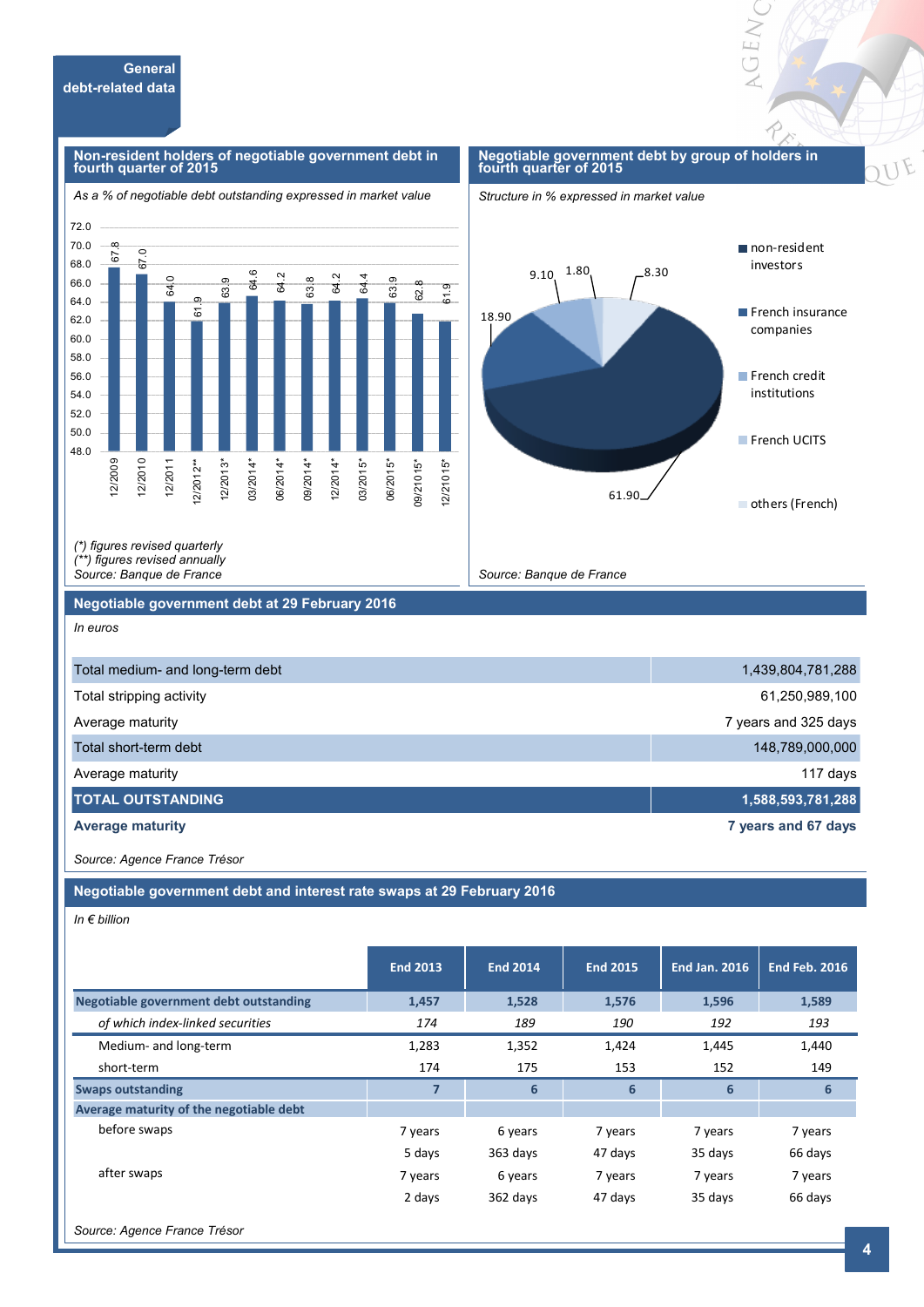

# **Short-term debt at 29 February 2016**

|            | <b>Maturity</b>   | Outstanding $(\epsilon)$ |
|------------|-------------------|--------------------------|
| <b>BTF</b> | 02 March 2016     | 6,216,000,000            |
| <b>BTF</b> | 09 March 2016     | 8,243,000,000            |
| <b>BTF</b> | 16 March 2016     | 7,467,000,000            |
| <b>BTF</b> | 31 March 2016     | 6,724,000,000            |
| <b>BTF</b> | 06 April 2016     | 7,289,000,000            |
| <b>BTF</b> | 13 April 2016     | 7,019,000,000            |
| <b>BTF</b> | 20 April 2016     | 6,381,000,000            |
| <b>BTF</b> | 27 April 2016     | 6,357,000,000            |
| <b>BTF</b> | 04 May 2016       | 6,286,000,000            |
| <b>BTF</b> | 11 May 2016       | 6,018,000,000            |
| <b>BTF</b> | 19 May 2016       | 7,302,000,000            |
| <b>BTF</b> | 25 May 2016       | 4,895,000,000            |
| <b>BTF</b> | 08 June 2016      | 5,454,000,000            |
| <b>BTF</b> | 22 June 2016      | 7,262,000,000            |
| <b>BTF</b> | 06 July 2016      | 6,366,000,000            |
| <b>BTF</b> | 20 July 2016      | 5,332,000,000            |
| <b>BTF</b> | 03 August 2016    | 2,014,000,000            |
| <b>BTF</b> | 18 August 2016    | 5,862,000,000            |
| <b>BTF</b> | 14 September 2016 | 5,555,000,000            |
| <b>BTF</b> | 12 October 2016   | 8,049,000,000            |
| <b>BTF</b> | 09 November 2016  | 7,161,000,000            |
| <b>BTF</b> | 07 December 2016  | 3,590,000,000            |
| <b>BTF</b> | 04 January 2017   | 7,090,000,000            |
| <b>BTF</b> | 01 February 2017  | 4,857,000,000            |
|            |                   |                          |

# **Medium- and long-term debt (maturing 2016–2019) at 29 February 2016**

| <b>ISIN Code</b> | <b>Bond</b>                                  | Outstanding $(E)$  | Ind. Coeff. | <b>Face value</b> | Stripped (€)  |
|------------------|----------------------------------------------|--------------------|-------------|-------------------|---------------|
|                  | <b>Maturity 2016</b>                         | 99,963,750,900     |             |                   |               |
| FR0010288357     | OAT 3.25% 25 April 2016                      | 29,725,000,000     |             |                   | 0             |
| FR0119580050     | BTAN 2.5% 25 July 2016                       | 24,221,500,000     |             |                   |               |
| FR0119105791     | BTANi 0.45% 25 July 2016                     | 8,410,250,900 (1)  | 1.05010     | 8,009,000,000     |               |
| FR0000187361     | OAT 5% 25 October 2016                       | 26,204,000,000     |             |                   | 221,517,000   |
| FR0011857218     | OAT 0.25% 25 November 2016                   | 11,403,000,000     |             |                   | 0             |
|                  | <b>Maturity 2017</b>                         | 134,420,181,450    |             |                   |               |
| FR0120473253     | BTAN 1.75% 25 February 2017                  | 23,915,000,000     |             |                   |               |
| FR0010415331     | OAT 3.75% 25 April 2017                      | 32,586,000,000     |             |                   | $\mathbf{0}$  |
| FR0120746609     | BTAN 1% 25 July 2017                         | 20,593,000,000     |             |                   |               |
| FR0010235176     | OATi 1% 25 July 2017                         | 22,551,181,450 (1) | 1.13351     | 19,895,000,000    | 0             |
| FR0010517417     | OAT 4.25% 25 October 2017                    | 34,775,000,000     |             |                   | 0             |
|                  | <b>Maturity 2018</b>                         | 141,653,114,910    |             |                   |               |
| FR0012634558     | OAT 0% 25 February 2018                      | 20,057,000,000     |             |                   | 0             |
| FR0010604983     | OAT 4% 25 April 2018                         | 33,269,000,000     |             |                   | 0             |
| FR0011394345     | OAT 1% 25 May 2018                           | 23,412,000,000     |             |                   | 0             |
|                  | FR0011237643 OAT€i 0.25% 25 July 2018        | 11,703,114,910 (1) | 1.03963     | 11,257,000,000    | 0             |
| FR0010670737     | OAT 4.25% 25 October 2018                    | 30,947,000,000     |             |                   | 0             |
|                  | FR0011523257 OAT 1% 25 November 2018         | 22,265,000,000     |             |                   | 0             |
|                  | <b>Maturity 2019</b>                         | 147, 196, 464, 846 |             |                   |               |
| FR0013101466     | OAT 0% 25 février 2019                       | 9,480,000,000      |             |                   | 0             |
| FR0000189151     | OAT 4.25% 25 April 2019                      | 31,478,000,000     |             |                   | 0             |
| FR0011708080     | OAT 1% 25 May 2019                           | 23,095,000,000     |             |                   | 0             |
| FR0010850032     | OATi 1.3% 25 July 2019                       | 12,523,175,400 (1) | 1.06671     | 11,740,000,000    | 0             |
| FR0000570921     | OAT 8.5% 25 October 2019                     | 8,844,392,893      |             |                   | 5,705,885,100 |
| FR0010776161     | OAT 3.75% 25 October 2019                    | 35,410,000,000     |             |                   | 0             |
| FR0011993179     | OAT 0.5% 25 November 2019                    | 26,333,000,000     |             |                   | 0             |
|                  | FR0000570954 OAT cap. 9.82% 31 December 2019 | 32,896,553 (2)     |             | 6,692,154         |               |

*(2) Including coupons capitalised at 31 December 2015; not open to subscription*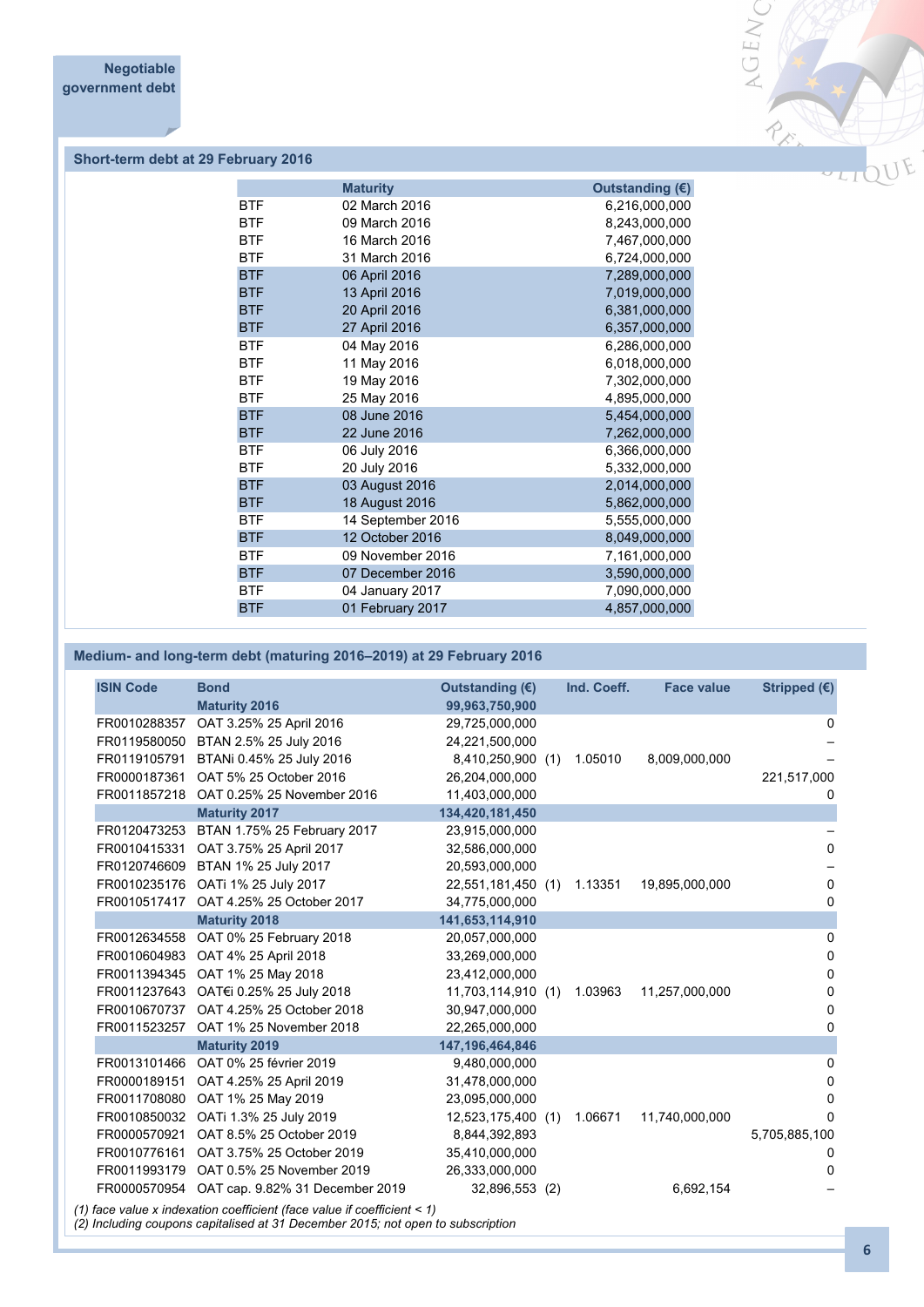### **Medium- and long-term debt (maturing in 2020 and beyond) at 29 February 2016**

| <b>ISIN Code</b> | <b>Bond</b>                                                             | Outstanding (€)    | Ind. Coeff. | <b>Face value</b> | Stripped $(€)$ |
|------------------|-------------------------------------------------------------------------|--------------------|-------------|-------------------|----------------|
|                  | <b>Maturity 2020</b>                                                    | 140,733,153,500    |             |                   |                |
|                  | FR0010854182 OAT 3.5% 25 April 2020                                     | 36,032,000,000     |             |                   | 0              |
|                  | FR0012557957 OAT 0% 25 May 2020                                         | 22,969,000,000     |             |                   | $\pmb{0}$      |
|                  | FR0010050559 OAT€i 2.25% 25 July 2020                                   | 24,775,153,500 (1) | 1.21985     | 20,310,000,000    | 0              |
|                  | FR0010949651 OAT 2.5% 25 October 2020                                   | 36,562,000,000     |             |                   | 0              |
|                  | FR0012968337 OAT 0.25% 25 November 2020                                 | 20,395,000,000     |             |                   | 0              |
|                  | <b>Maturity 2021</b>                                                    | 83,882,260,240     |             |                   |                |
|                  | FR0010192997 OAT 3.75% 25 April 2021                                    | 37,837,000,000     |             |                   | 0              |
|                  | FR0011347046 OATi 0.1% 25 July 2021                                     | 6,154,260,240 (1)  | 1.01022     | 6,092,000,000     | $\pmb{0}$      |
|                  | FR0011059088 OAT 3.25% 25 October 2021                                  | 39,891,000,000     |             |                   | 0              |
|                  | <b>Maturity 2022</b>                                                    | 87,325,326,880     |             |                   |                |
|                  | FR0000571044 OAT 8.25% 25 April 2022                                    | 1,243,939,990      |             |                   | 617,468,400    |
|                  | FR0011196856 OAT 3% 25 April 2022                                       | 38,725,000,000     |             |                   | 0              |
|                  | FR0010899765 OAT€i 1.1% 25 July 2022                                    | 19,442,386,890 (1) | 1.08441     | 17,929,000,000    | 0              |
|                  | FR0011337880 OAT 2.25% 25 October 2022                                  | 27,914,000,000     |             |                   | 0              |
|                  | <b>Maturity 2023</b>                                                    | 99,431,043,623     |             |                   |                |
|                  | FR0000571085 OAT 8.5% 25 April 2023                                     | 10,606,195,903     |             |                   | 5,479,900,200  |
|                  | FR0011486067 OAT 1.75% 25 May 2023                                      | 32,358,000,000     |             |                   | 0              |
| FR0010585901     | OATi 2.1% 25 July 2023                                                  | 15,584,847,720 (1) | 1.09884     | 14,183,000,000    | 0              |
| FR0010466938     | OAT 4.25% 25 October 2023                                               | 40,882,000,000     |             |                   | 464,585,000    |
|                  | <b>Maturity 2024</b>                                                    | 72,612,622,890     |             |                   |                |
|                  | FR0011619436 OAT 2.25% 25 May 2024                                      | 30,355,000,000     |             |                   | 10,000,000     |
|                  | FR0011427848 OAT€i 0.25% 25 July 2024                                   | 12,022,622,890 (1) | 1.01551     | 11,839,000,000    | 0              |
|                  | FR0011962398 OAT 1.75% 25 November 2024                                 | 30,235,000,000     |             |                   | 46,000,000     |
|                  | <b>Maturity 2025</b>                                                    | 85,600,857,448     |             |                   |                |
|                  | FR0012558310 OATi 0.1% 1 March 2025                                     | 4,994,929,330 (1)  | 1.00159     | 4,987,000,000     | 0              |
|                  | FR0012517027 OAT 0.5% 25 May 2025                                       | 31,065,000,000     |             |                   | 0              |
|                  | FR0000571150 OAT 6% 25 October 2025                                     | 23,968,928,118     |             |                   | 3,163,464,400  |
|                  | FR0012938116 OAT 1% 25 November 2025                                    | 25,572,000,000     |             |                   | 0              |
|                  | <b>Maturity 2026</b>                                                    | 35,814,000,000     |             |                   |                |
| FR0010916924     | OAT 3.5% 25 April 2026                                                  | 35,814,000,000     |             |                   | 135,313,000    |
|                  | <b>Maturity 2027</b>                                                    | 48,112,481,950     |             |                   |                |
| FR0011008705     | OAT€i 1.85% 25 July 2027                                                | 13,083,481,950 (1) | 1.06865     | 12,243,000,000    | 0              |
| FR0011317783     | OAT 2.75% 25 October 2027                                               | 35,029,000,000     |             |                   | 0              |
|                  | <b>Maturity 2028</b>                                                    | 22,534,786         |             |                   |                |
| FR0000571226     | OAT zero coupon 28 March 2028                                           | 22,534,786 (3)     |             | 46,232,603        |                |
|                  | <b>Maturity 2029</b>                                                    | 39,701,092,455     |             |                   |                |
| FR0000571218     | OAT 5.5% 25 April 2029                                                  | 29,091,880,458     |             |                   | 3,532,109,100  |
| FR0000186413     | OATi 3.4% 25 July 2029                                                  | 10,609,211,997 (1) | 1.25269     | 8,469,144,000     | 0              |
|                  | <b>Maturity 2030</b>                                                    | 37,411,677,580     |             |                   |                |
| FR0011883966     | OAT 2.5% 25 May 2030                                                    | 31,023,000,000     |             |                   | 0              |
| FR0011982776     | OAT€i 0.7% 25 July 2030                                                 | 6,388,677,580 (1)  | 1.00246     | 6,373,000,000     | 0              |
|                  | <b>Maturity 2031</b>                                                    | 9,644,000,000      |             |                   |                |
| FR0012993103     | OAT 1.5% 25 May 2031                                                    | 9,644,000,000      |             |                   | 0              |
|                  | <b>Maturity 2032 and later</b>                                          | 176,280,217,830    |             |                   |                |
| FR0000188799     | OAT€i 3.15% 25 July 2032                                                | 12,557,353,600 (1) | 1.23596     | 10,160,000,000    | 0              |
| FR0000187635     | OAT 5.75% 25 October 2032                                               | 28,114,322,600     |             |                   | 11,067,357,400 |
| FR0010070060     | OAT 4.75% 25 April 2035                                                 | 25,004,000,000     |             |                   | 5,231,167,000  |
| FR0010371401     | OAT 4% 25 October 2038                                                  | 26,534,000,000     |             |                   | 4,869,511,400  |
| FR0010447367     | OAT€i 1.8% 25 July 2040                                                 | 12,212,541,630 (1) | 1.14489     | 10,667,000,000    | 0              |
| FR0010773192     | OAT 4.5% 25 April 2041                                                  | 27,307,000,000     |             |                   | 7,350,039,000  |
| FR0011461037     | OAT 3.25% 25 May 2045                                                   | 17,707,000,000     |             |                   | 500,600,000    |
| FR0010171975     | OAT 4% 25 April 2055                                                    | 14,926,000,000     |             |                   | 7,302,588,000  |
|                  | FR0010870956 OAT 4% 25 April 2060                                       | 11,918,000,000     |             |                   | 5,553,484,100  |
|                  | (1) face value x indexation coefficient (face value if coefficient < 1) |                    |             |                   |                |

*(3) Revised on 28 March 2015; not open to subscription*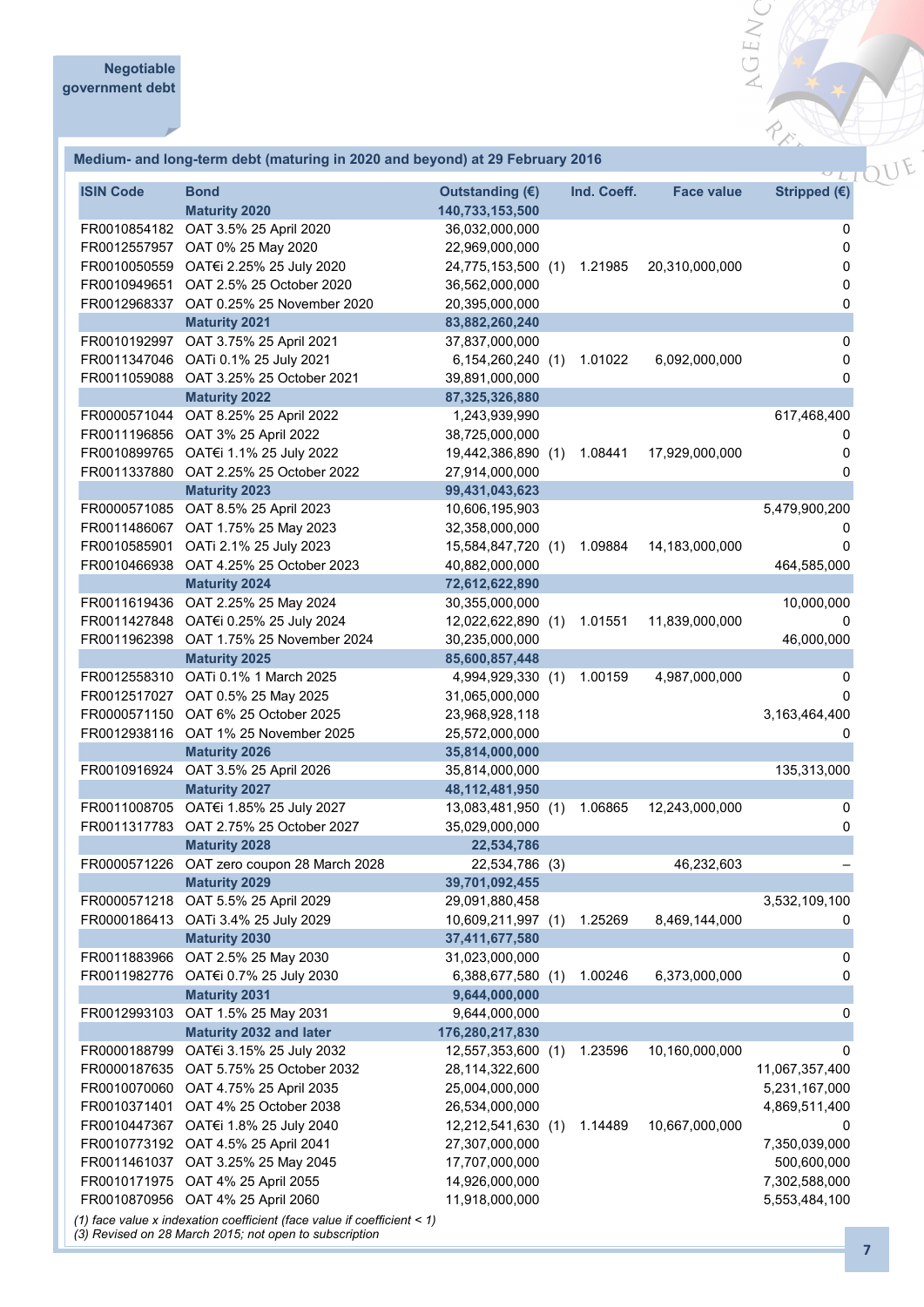#### **Most recent economic indicators**

| Industrial output, year-on-year        | 1.9%              | Jan 2016     |
|----------------------------------------|-------------------|--------------|
| Household consumption*,                | 2.6%              |              |
| year-on-year                           |                   | Feb 2016     |
| Unemployment rate (ILO)                | 10.3%             | Dec 2015     |
| Consumer prices.                       |                   |              |
| year-on-year                           |                   |              |
| all items                              | $-0.2%$           | Feb 2016     |
| all items excluding tobacco            | $-0.2%$           | Feb 2016     |
| Trade balance, fob-fob, sa (€bn)       | $-\epsilon$ 3.7bn | Jan 2016     |
| $\blacksquare$<br>$\blacksquare$       | $-\epsilon$ 3.7bn | Dec 2015     |
| Current account balance, sa (€bn)      | -€1.4bn           | Jan 2016     |
| $\mathbf{u}$<br>$\blacksquare$         | -€0.4bn           | Dec 2015     |
| 10-year constant maturity rate (TEC10) | 0.41%             | 31 Mar. 2016 |
| 3-month interest rate (Euribor)        | $-0.242%$         | 29 Mar. 2016 |
| EUR / USD                              | 1.1385            | 31 Mar. 2016 |
| EUR / JPY                              | 127.90            | 31 Mar. 2016 |
|                                        |                   |              |

# *\* manufactured products*

*Sources: Insee, Minefi, Banque de France*

#### **Public finances: deficit and debt**

# **Monthly government budget position**

*In € billion*

|                                         |               |                  | end of<br><b>January level</b> |         |         |  |
|-----------------------------------------|---------------|------------------|--------------------------------|---------|---------|--|
|                                         | 2014          | 2015             | 2014                           | 2015    | 2016    |  |
| General budget<br>balance               |               | $-85.71 - 72.15$ | $-9.40$                        | $-6.33$ | $-5.16$ |  |
| revenue                                 | 291.95 299.66 |                  | 23.24                          | 24.76   | 26.40   |  |
| expenditure                             | 377.66 371.80 |                  | 32.64                          | 31.09   | 31.56   |  |
| Balance of special<br>Treasury accounts | 0.16          | 1.62             | $-3.34$                        | $-3.07$ | $-4.00$ |  |
| <b>General budget</b><br>outturn        | $-85.56$      |                  | $-70.52 - 12.73$               | $-9.40$ | $-9.17$ |  |

VGEW

RE

*Source: Minefi*



debt (right-hand scale) debt excluding impact of European guarantees debt (right-hand scale) debt including impact of European guarantees

*Source: Eurostat, Insee*

#### **General government debt in 2014**

*As % of GDP*